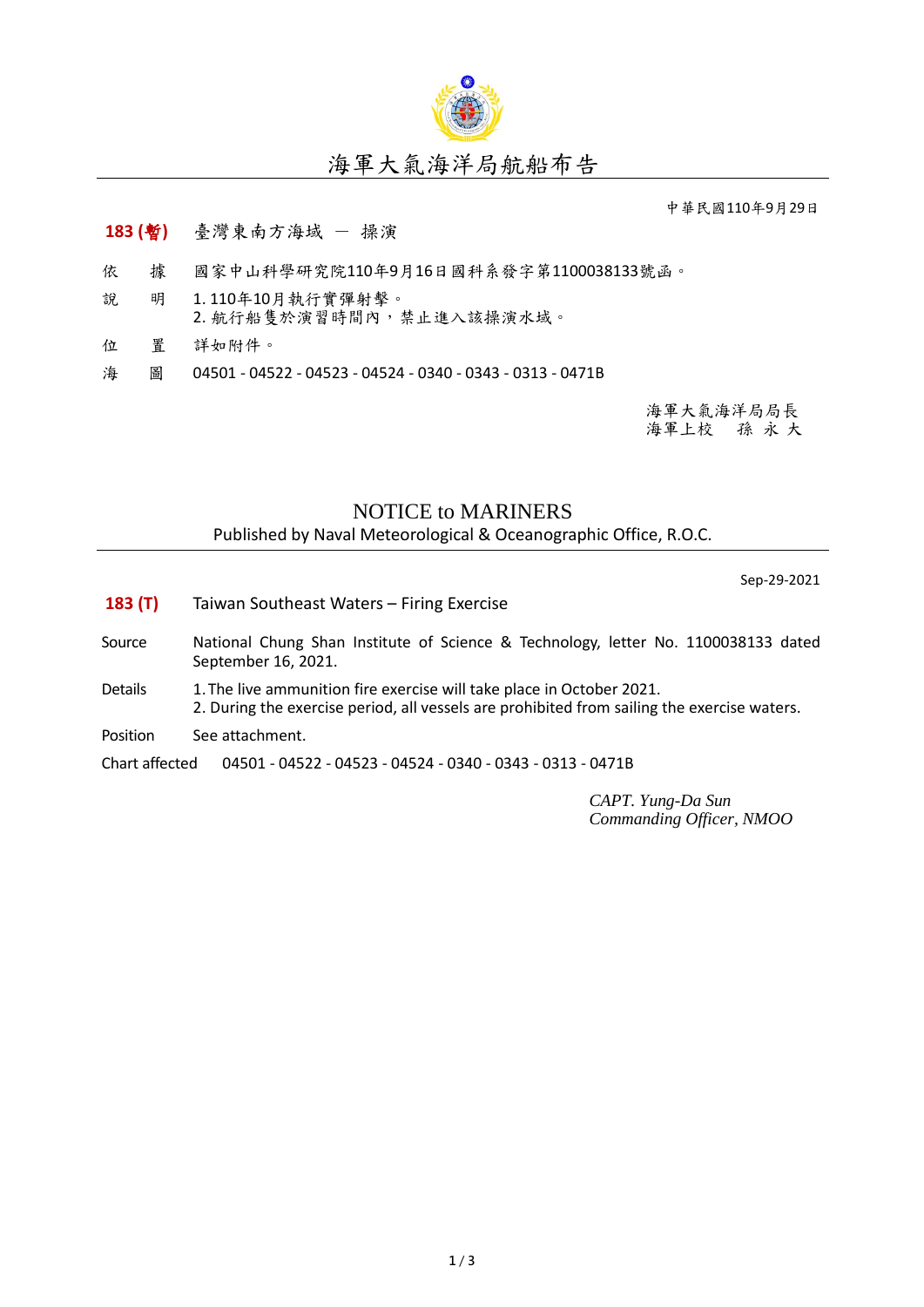附件 Attachment NM 183

| 日期<br>Date |                                            | 起訖時間<br>Time           | 點 位 Position<br>(WGS84)                                                                                                                                                                                                                                                                                                                                                                                                                                                                                                  |
|------------|--------------------------------------------|------------------------|--------------------------------------------------------------------------------------------------------------------------------------------------------------------------------------------------------------------------------------------------------------------------------------------------------------------------------------------------------------------------------------------------------------------------------------------------------------------------------------------------------------------------|
| (A)        | 20211005 - 20211008<br>20211013 - 20211015 | 0900-1200<br>1300-1700 | ◎中科院實彈射擊操演(NCSIST Firing Exercise)<br>Е<br>N 22°32'00.0", E 121°00'00.0"<br>Α<br>N 22°32'00.0", E 121°15'00.0"<br>B<br>N 22°30'00.0", E 121°21'00.0"<br>$\mathsf{C}$<br>N 21°50'00.0", E 121°21'00.0"<br>D<br>N 21°50'00.0", E 121°00'00.0"<br>E<br>N 22°00'00.0", E 120°52'00.0"<br>F<br>N 22°25'00.0", E 120°55'00.0"<br>G<br>中心點: N 22°12'00.0", E 121°08'00.0"<br>危險區域:中心點半徑12浬所涵蓋之範圍<br>Central point: N 22°12'00.0", E 121°08'00.0"<br>Dangerous area: Central point with a radius of 12<br>nautical miles.        |
| (B)        | 20211006 - 20211007<br>20211013 - 20211015 | 0500-0900              | ◎中科院實彈射擊操演(NCSIST Firing Exercise)<br>r∕B<br>D<br>N 22°32'00.0", E 121°00'00.0"<br>А<br>N 22°32'00.0", E 121°15'00.0"<br>B<br>N 22°30'00.0", E 121°24'00.0"<br>$\mathsf{C}$<br>N 21°50'00.0", E 121°24'00.0"<br>D<br>N 21°50'00.0", E 121°00'00.0"<br>Ε<br>F<br>N 22°00'00.0", E 120°52'00.0"<br>G<br>N 22°25'00.0", E 120°55'00.0"<br>中心點: N 22°12'00.0", E 121°08'00.0"<br>危險區域:中心點半徑12浬所涵蓋之範圍<br>Central point: N 22°12'00.0", E 121°08'00.0"<br>Dangerous area: Central point with a radius of 12<br>nautical miles. |